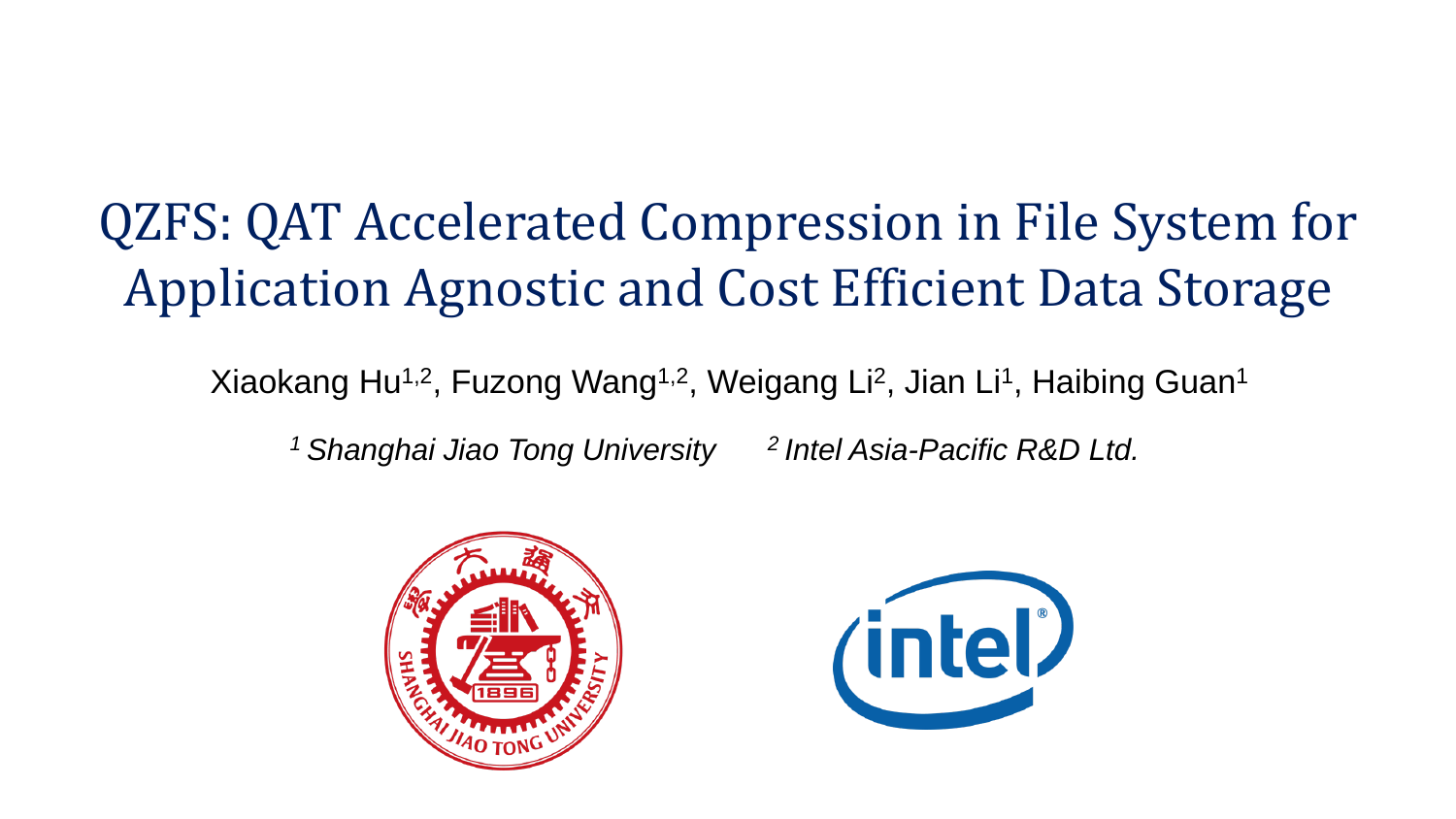## **Background**



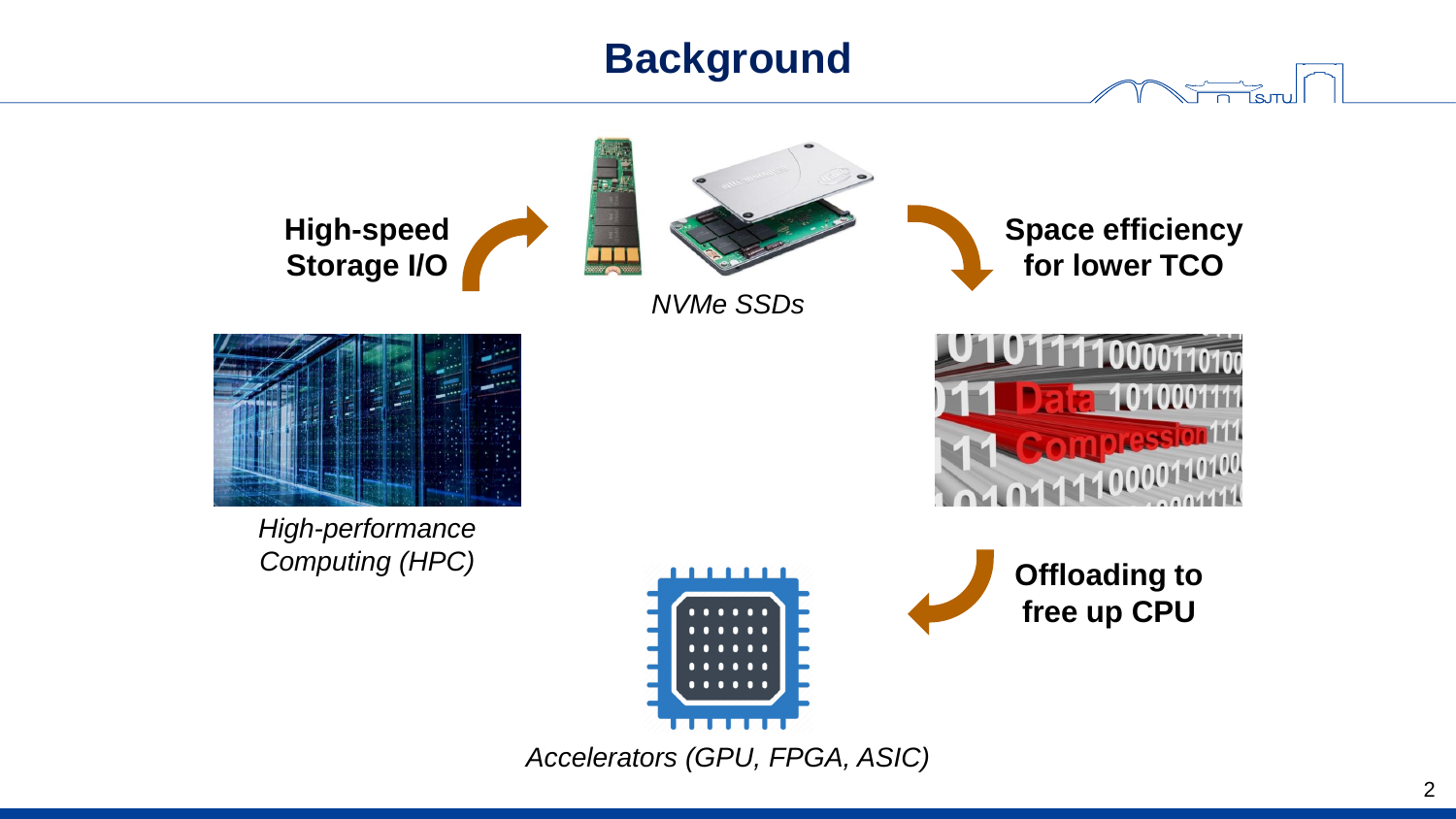## **Data Compression Acceleration**

#### ▪ **Compression in different system layers**





- Modern ASIC for cryptography and compression
- Type: PCIe adapter, chipset, SOC
- Performance: up to 100Gbps
- **•** Price: low to  $$32$  after put into chipset

*Intel® QuickAssist Technology (QAT)*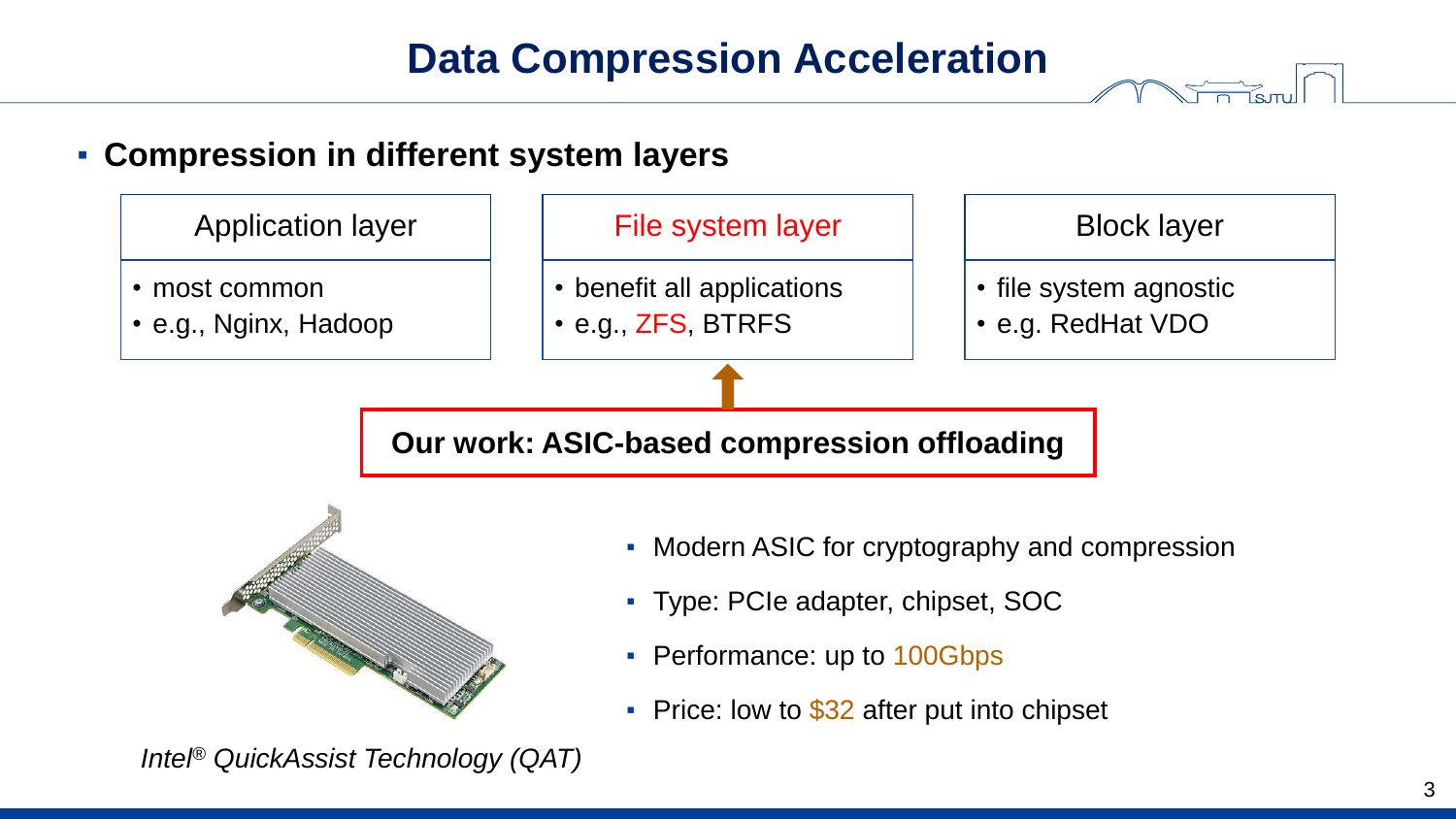### **QZFS (QAT-Accelerated ZFS)**



#### ▪ **Design highlights**

- **EXECTE:** Seamless integration of QAT-accelerated *gzip*
- **Vectored I/O** for data reconstruction (memory zero copy)
- **HW/SW switch** that considers *offload cost*
- **Compressibility-dependent** offloading to save QAT resources
- **ASYNC offload framework** (maybe in future): further performance enhancement